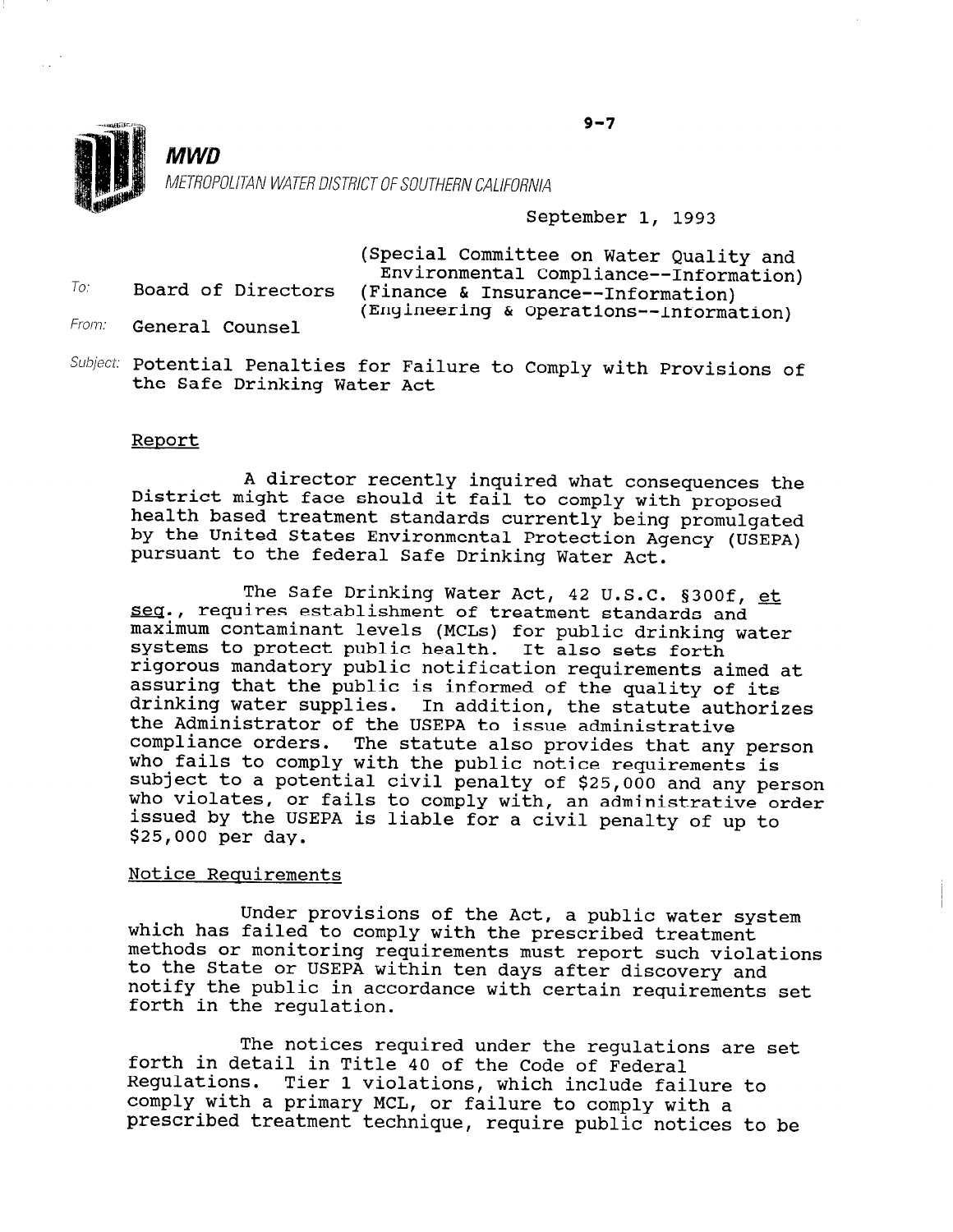# Board of Directors -2- September 1, 1993

published in a daily newspaper of general circulation, and by electronic media for certain violations which pose an acute risk to public health. The regulations require that such notices provide a clear and readily understandable explanation of the violation and identify any potential adverse health effects, which may include cancer and possible birth defects, the population at risk, the steps that the public water system is taking to correct the violation, the necessity for seeking alternative water supplies, if any, and any preventive measures the consumer should take until the violation is corrected, for example recommending the use of bottled water.

Failure to comply with the notice provisions as outlined in the federal statute and regulations would subject the District to a potential civil penalty of up to \$25,000.

#### Administrative Orders

Under section 1414, subdivision (a), of the federal Safe Drinking Water Act (Act), if the administrator of the USEPA finds that any public water system does not comply with any national primary drinking water regulation under section 1412, the USEPA shall notify the State and the public water system of the violation in order to bring it into compliance by the earliest feasible time. z*i* sne e<br>notifica It willing it filled compilant t fouriert time. If, after so days<br>the State has not commenced appropri nocirication, the state has not commenced appropriate to issue an order to require compliance after notice and to issue an order to require compliance after notice and opportunity for public hearing and after conferring with the State. Violation of such orders may result in penalties of up beace. The day is such orders may result in penarti-<br>to \$25,000 per day. In the alternative, the USEPA may co yzo, ooo per day. In the arternative, the USEPA May commence a civil action ser

#### State Enforcement

 $B_n$ ecause California has primacy in the entonioned of entonioned of entonioned of  $\alpha$ state california has primacy in the enforcement state and federal drinking water law, following adoption<br>the state of treatment standards, which by law must be at Least as stringent as the federal standards, the District De reast as suringent as the rederal standards, the District would also be subject to an enforcement action prought b state. Applicable sections of the California Health and<br>Gefety Code www.depthene balety code provide the Department of Health Services wit host of enforcement mechanisms ranging from suspension of permits to operate a public water system to imposition of civil penalties of up to \$25,000 per day for violation of a compliance order.